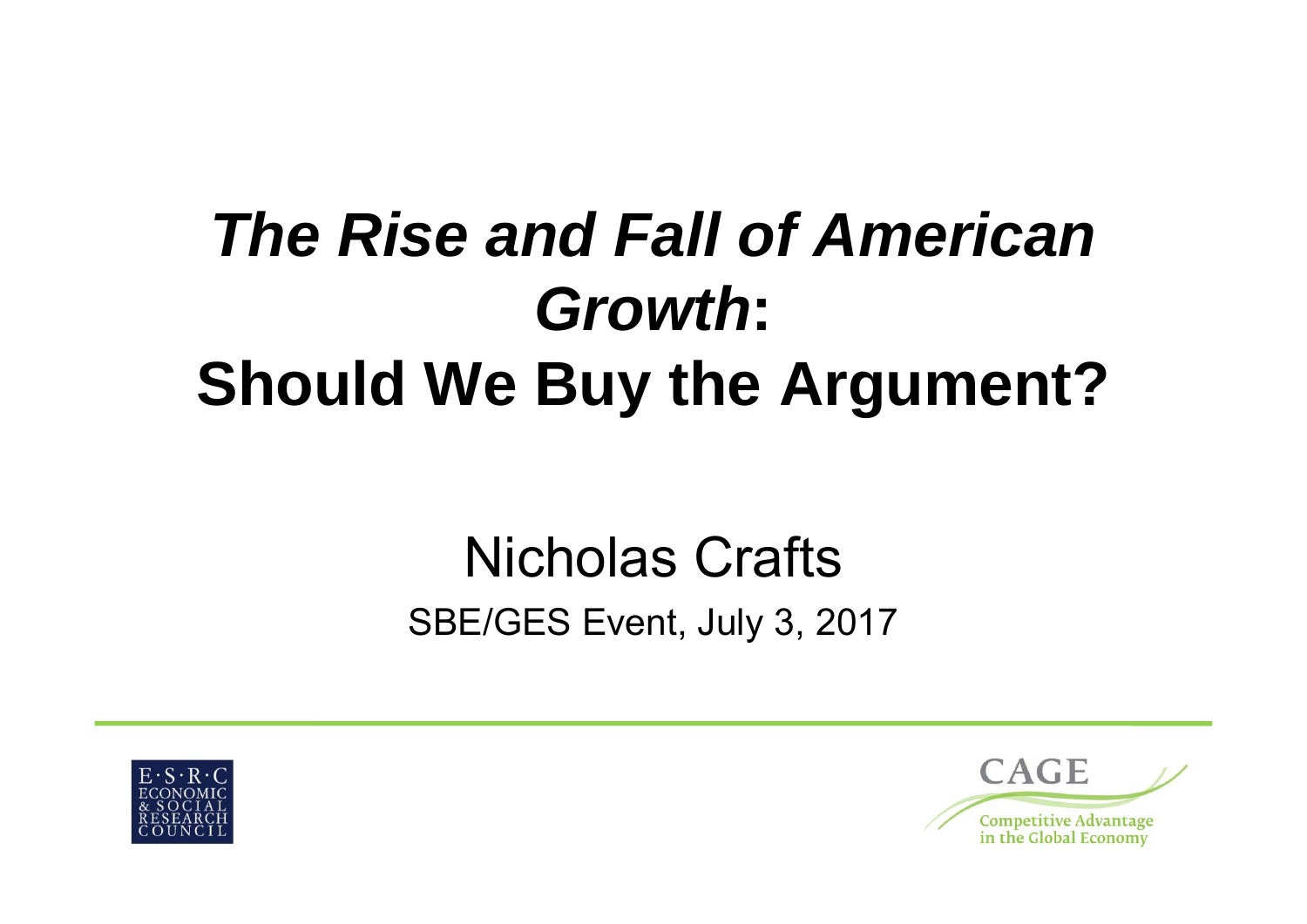# **Gordon's Claims**

- Since 1870, the standard of living of Americans has increased much faster than real GDP/P
- TFP growth since 1870 follows an inverted Ushape which peaked in the 1940s; it's a 'greatinventions' story
- In future, American growth will be much slower; the 'special century' (1870-1970) will never be repeated
- **NB:** this would be bad news for UK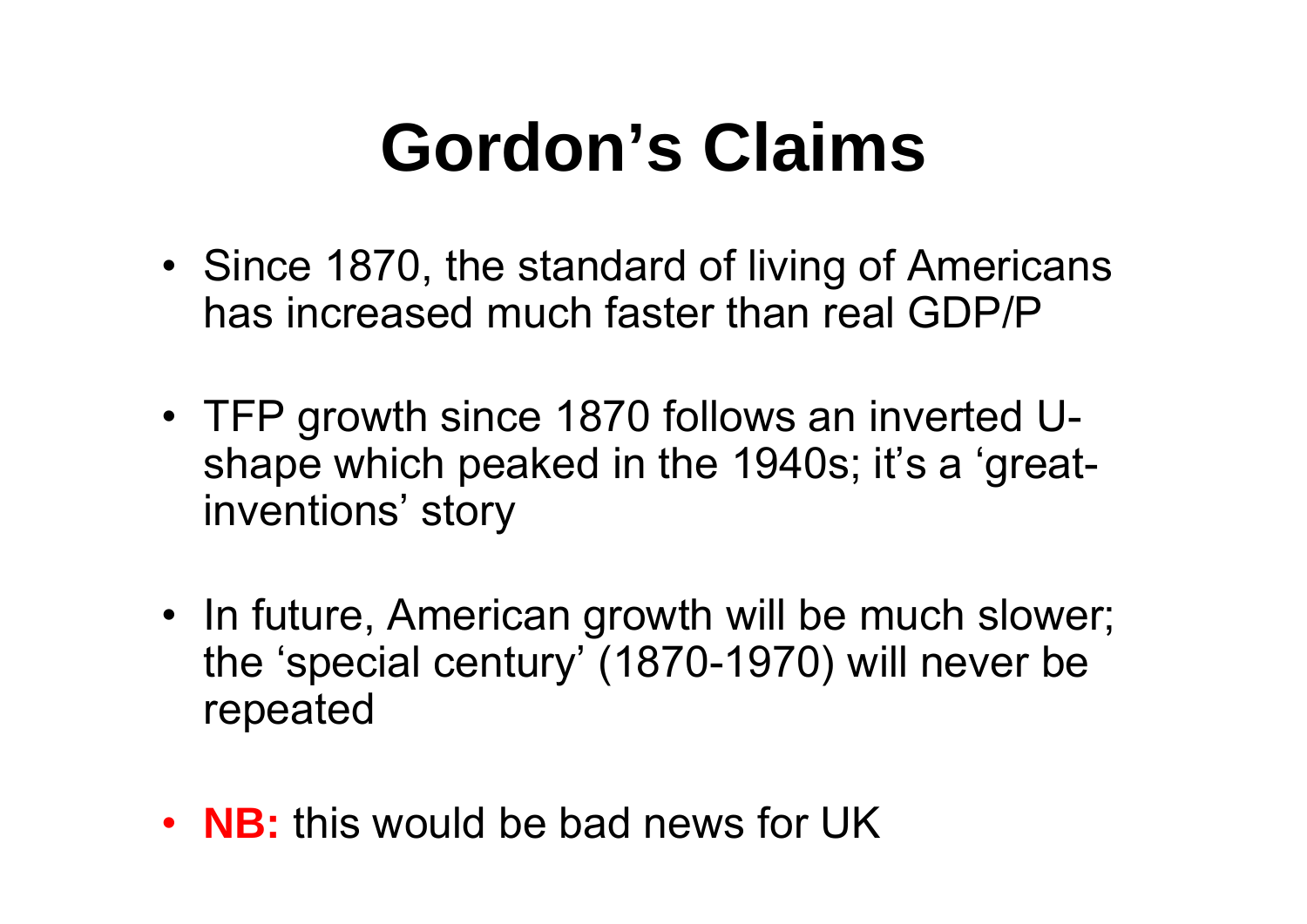# **Gordon's Claims: More Detail (1)**

- Real GDP/person understates the growth of living standards especially in the 'special century' because
- 1. It leaves out many important aspects of the quality of life including leisure, working conditions, and crucially increased life expectancy
- 2. Price increases are overstated by conventional index numbers because of new goods, quality change and other Boskin (1996) issues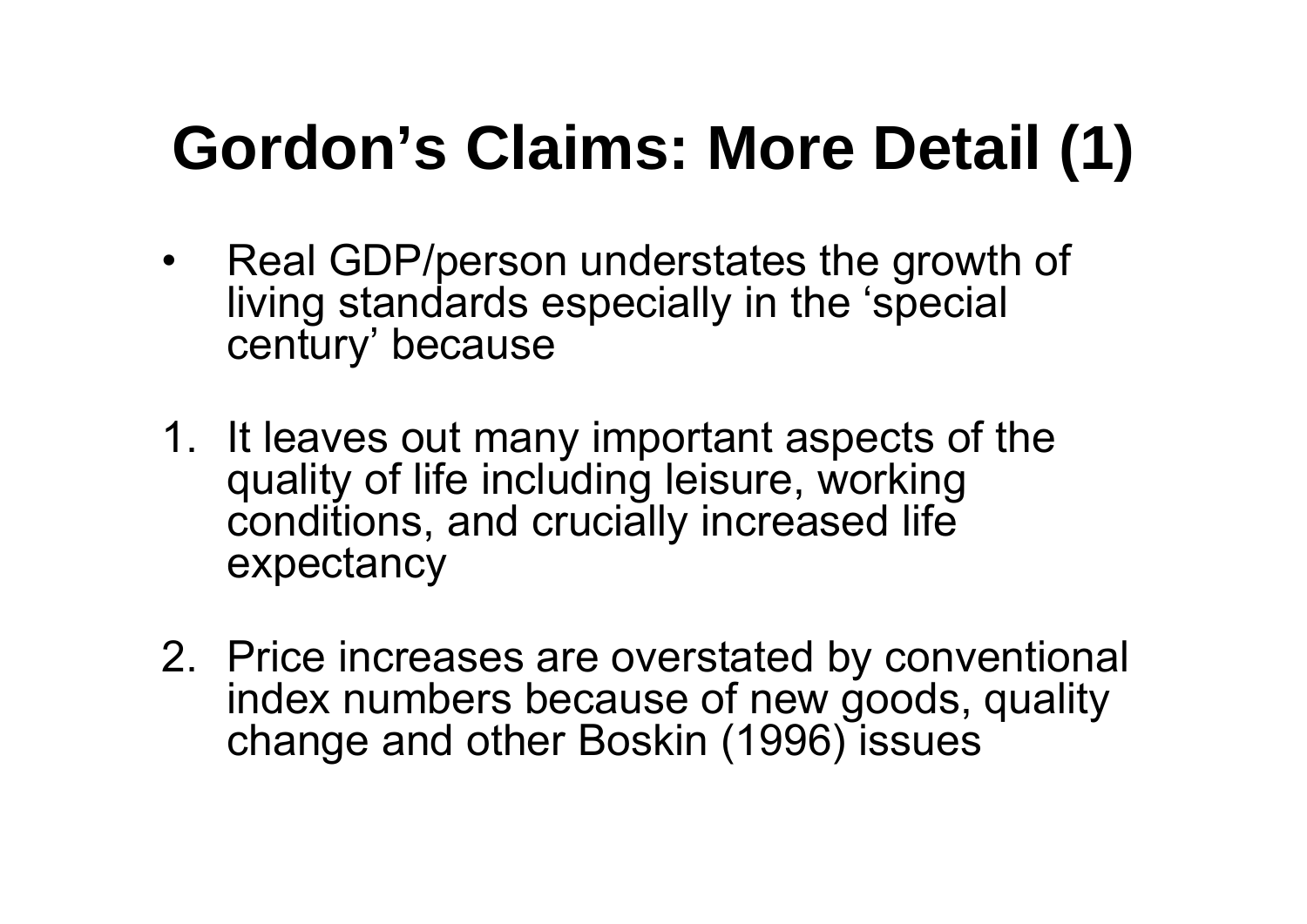# **Gordon's Claims: More Detail (2)**

- •The 'great inventions' were made in the '2<sup>nd</sup> industrial revolution' located in clusters around the internal combustion engine, electricity, chemicals and communications
- The ICT revolution has made a relatively small contribution to productivity growth
- The future economic impact of technological progress, including robots, will be very modest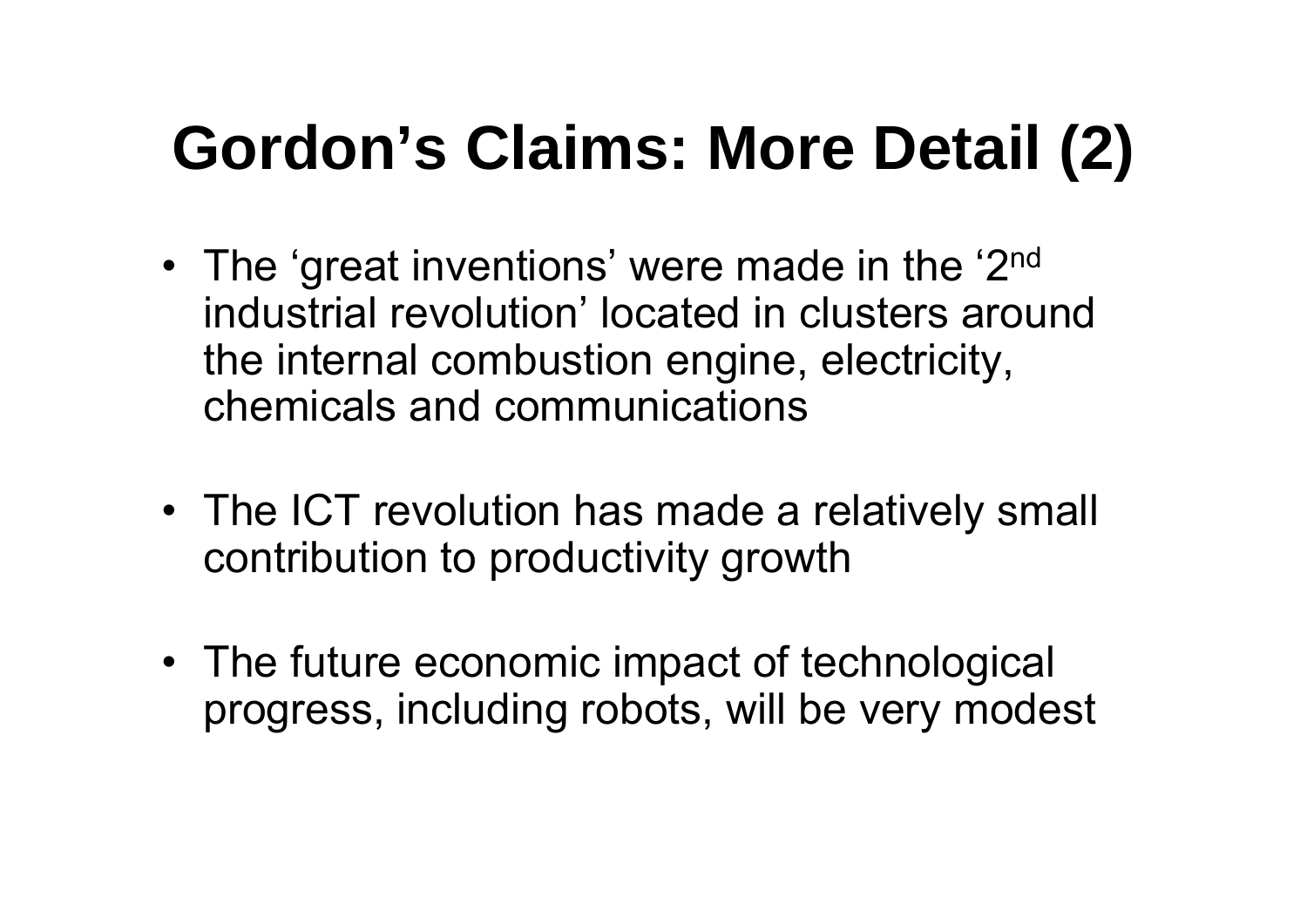### **The Most Important Addition to GDP**

- Many reasons to think real GDP per person underestimates 'true growth'
- Even so, **lower mortality risk** is very likely the most important on the basis of VSL, as in Nordhaus (2003)
- Surely more important than reductions in market-work hours (which dominated 1970s' discourse) using Usher (1980)
- Life expectancy: 45.4 in 1870, 70.8 in 1970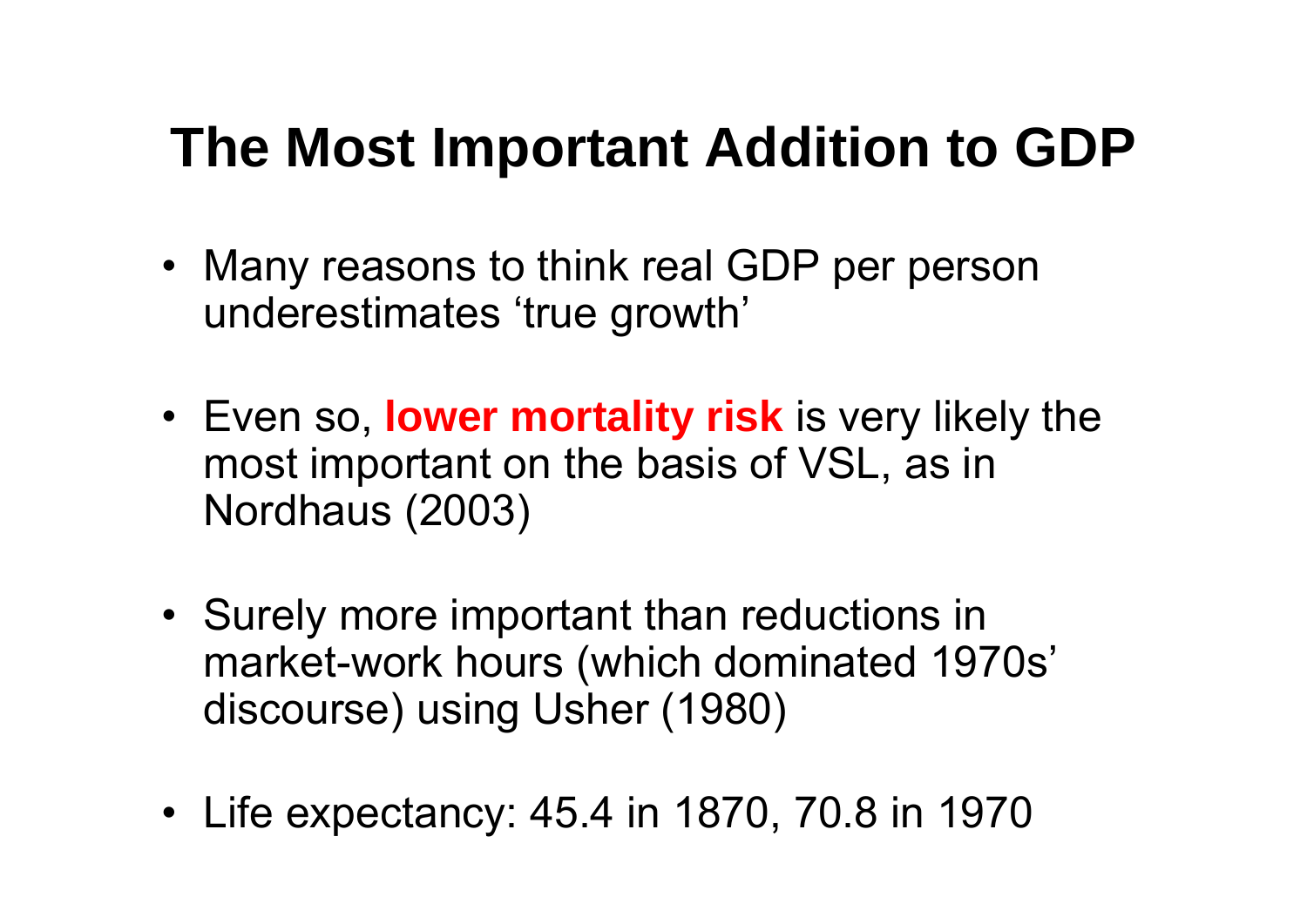### **Growth of Augmented Real GDP/Person**

- Implement Nordhaus method using current 'best practice' assumptions (Viscusi, 2013)
- Mortality imputation is huge and much larger than that for work hours
- However, the 'special-century' chronology is a bit misleading; post-1970 looks better than pre-1900
- A surprise: the **'golden age'** was the **1930s and 1940s**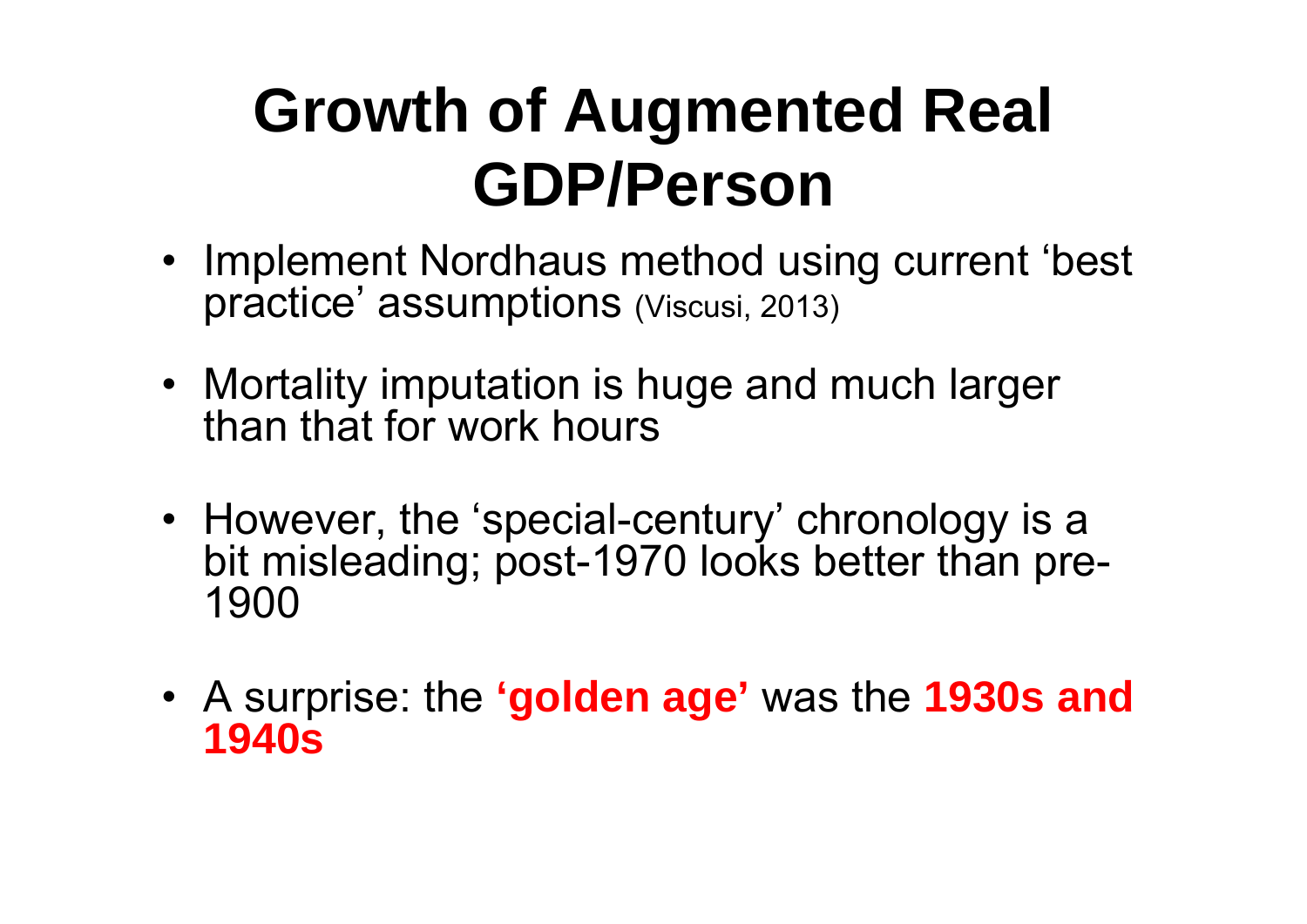### **Growthof Augmented Real GDP per Person, United States 1870‐2007(% per year)**

|           | <b>Real GDP</b><br>/Person | Lower<br><b>Mortality</b> | <b>Reduced</b><br>Work<br><b>Hours</b> | Total |
|-----------|----------------------------|---------------------------|----------------------------------------|-------|
| 1870-1900 | 1.93                       | 0.52                      | $-0.08$                                | 2.37  |
| 1900-1929 | 1.65                       | 3.01                      | 0.02                                   | 4.68  |
| 1929-1950 | 2.38                       | 4.68                      | 0.71                                   | 7.77  |
| 1950-1970 | 2.30                       | 1.46                      | 0.19                                   | 3.95  |
| 1970-2007 | 2.17                       | 2.16                      | $-0.22$                                | 4.11  |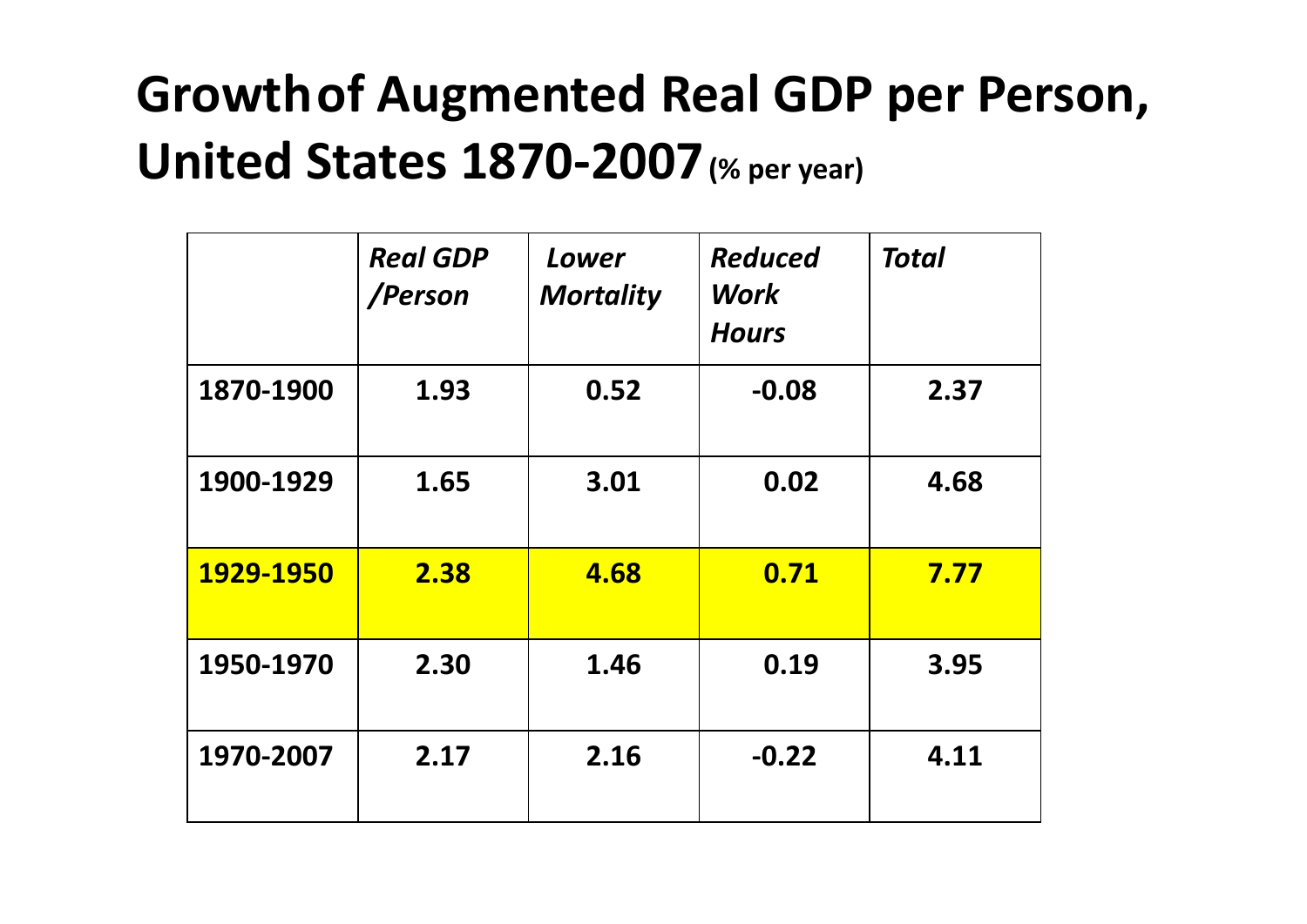# **A New Productivity Paradox**

- Productivity growth has slowed down yet technology seems to be advancing rapidly
- **Possible explanations** include:

measurement issuesaftermath of crisisdeclining business dynamism low economic impact of innovation technology impact high but not here yet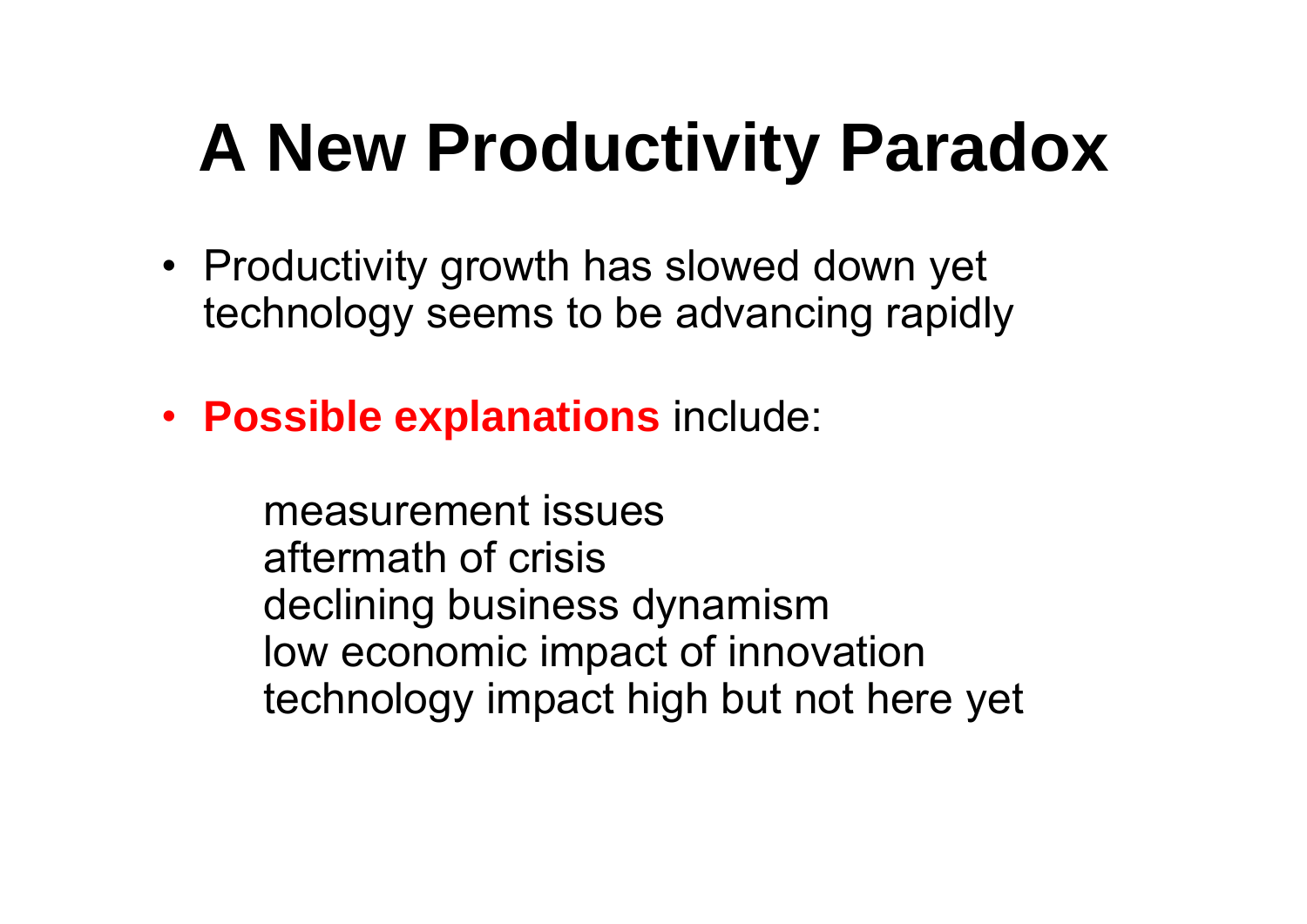#### **U.S. Slowdown is Not Mis-Measurement**

- **Consensus** in recent papers (Aghion et al., 2017; Byrne et al., 2016; Syverson, 2017); but growth continues to be underestimated
- Significant fraction of welfare gains from digital economy are household production and won't/shouldn't be captured in GDP (Ahmad and Schreyer, 2016)
- • **NB:** 'Missing output' = \$2.7 trillion but estimates of omitted consumer surplus <5 per cent of this (Syverson, 2017)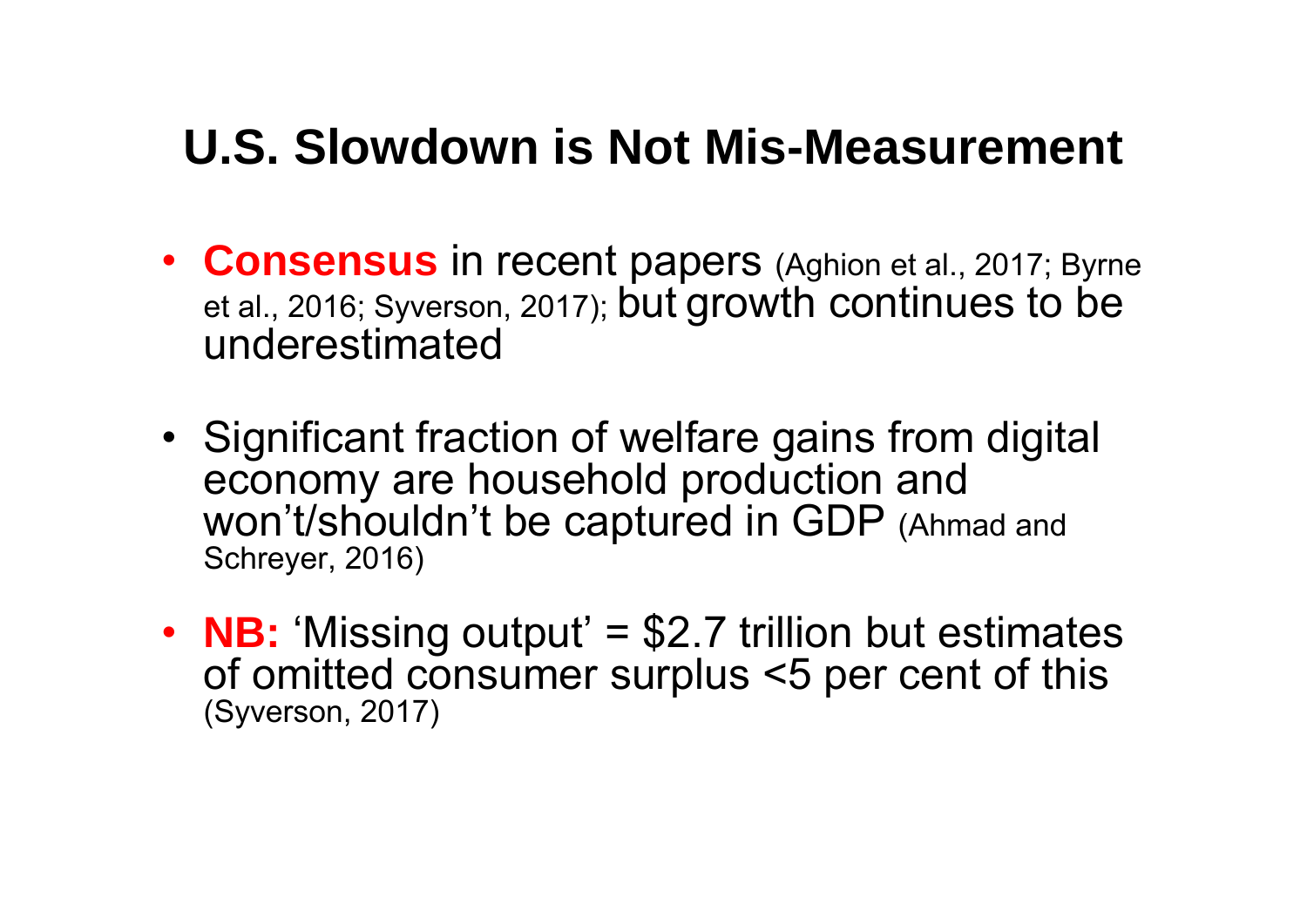## **But Could Reflect Declining 'Business Dynamism'**

- An **accounting decomposition** says slowdown due to smaller contributions from entry and from covariance of employment shares and productivity growth among continuers (Decker et al., 2017)
- Business start-up rate, employment share in young firms, job reallocation rate in USA a lot lower than in 1980s (Haltiwanger, 2017)
- •**Explanation not clear** nor is the direction of causality
- What roles do competition and regulation play?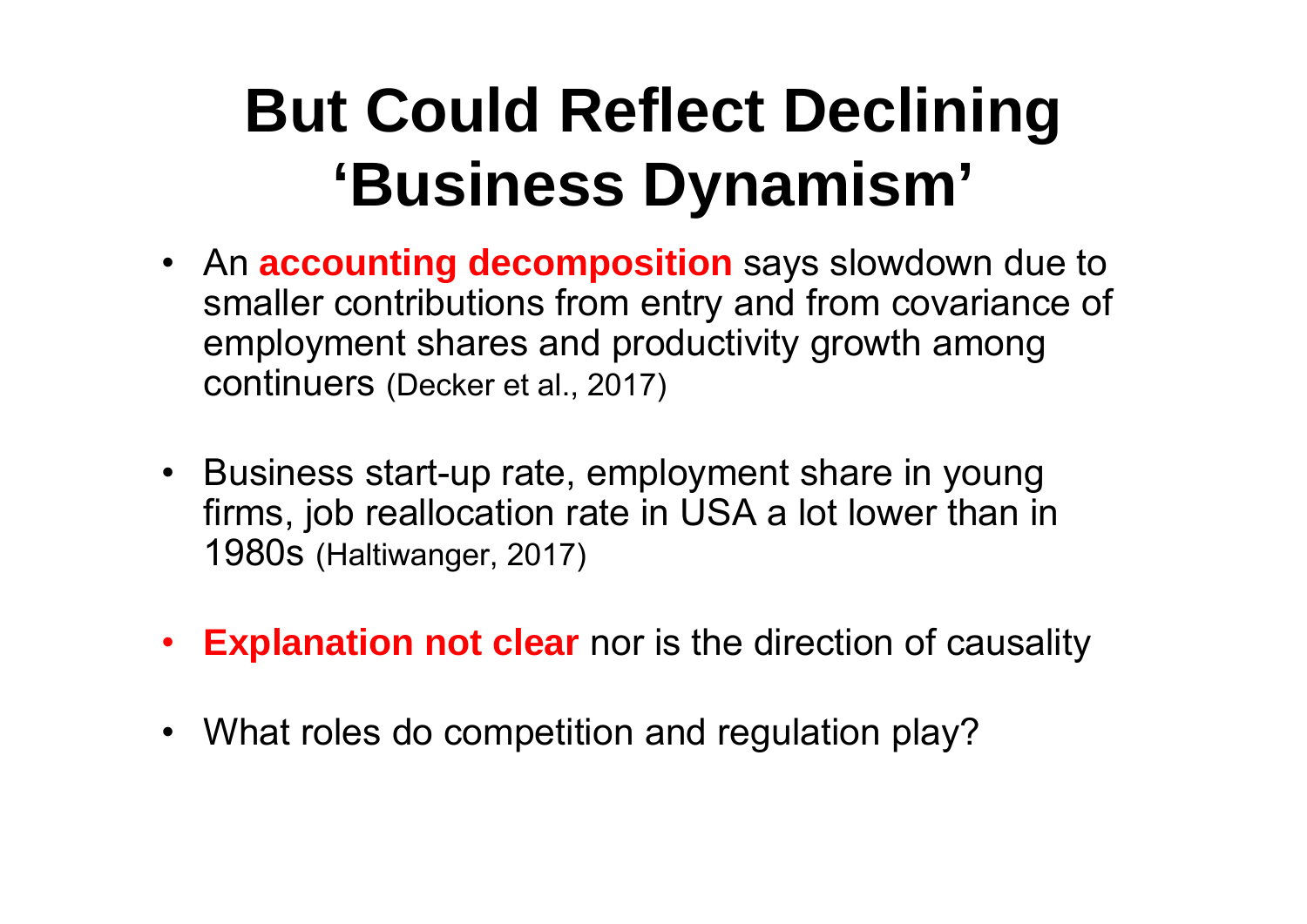### **OECD Estimates of Trend Productivity**

#### **Growth(% per year)**

|                                | <b>TFP</b> |      |      | Y/L  |      |      |
|--------------------------------|------------|------|------|------|------|------|
|                                | 2000       | 2007 | 2015 | 2000 | 2007 | 2015 |
| <b>France</b>                  | 0.7        | 0.3  | 0.3  | 1.1  | 0.8  | 0.5  |
| <b>Germany</b>                 | 0.7        | 0.5  | 0.5  | 1.1  | 0.6  | 0.2  |
| <b>UK</b>                      | 1.1        | 0.0  | 0.4  | 2.1  | 0.9  | 0.9  |
| <b>United</b><br><b>States</b> | 1.1        | 0.9  | 0.7  | 2.0  | 1.5  | 1.0  |

*Note*: estimates obtained using an HP‐filter methodology.

*Source*: Ollivaud et al. (2016)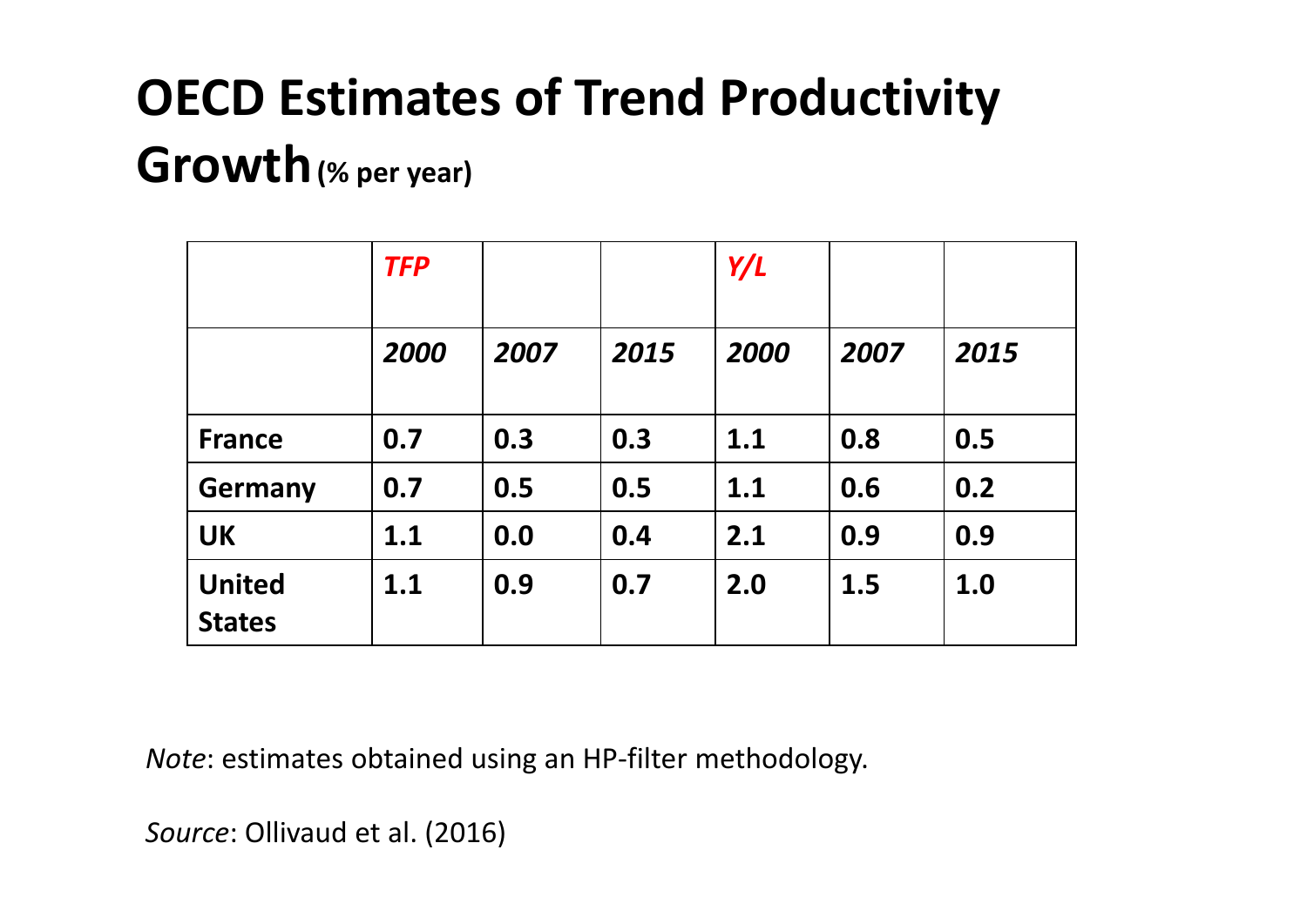# **Medium-Term U. S. TFP Growth**

- Pessimism fuelled by (backward-looking) time series econometrics
- Unlike Gordon, many (forward-looking) commentators optimistic, e.g. Brynjolffson and McAfee (2014)
- Current 10-year forward **projections range from 0.4 to 2.0% per year**
- Forecasting this is really hard for example, an econometrician in 1992 would have got it very wrong (Crafts and Mills, 2017)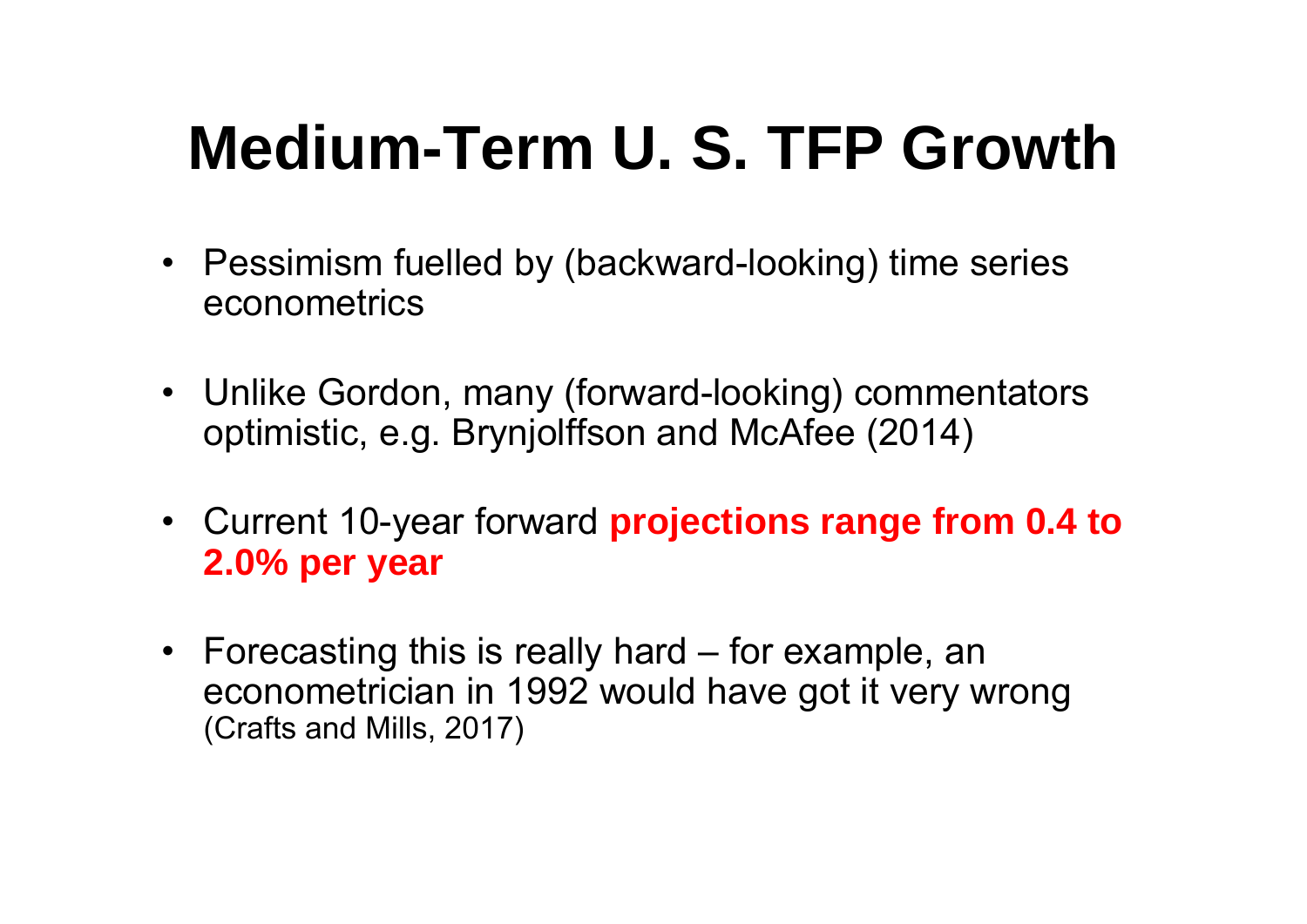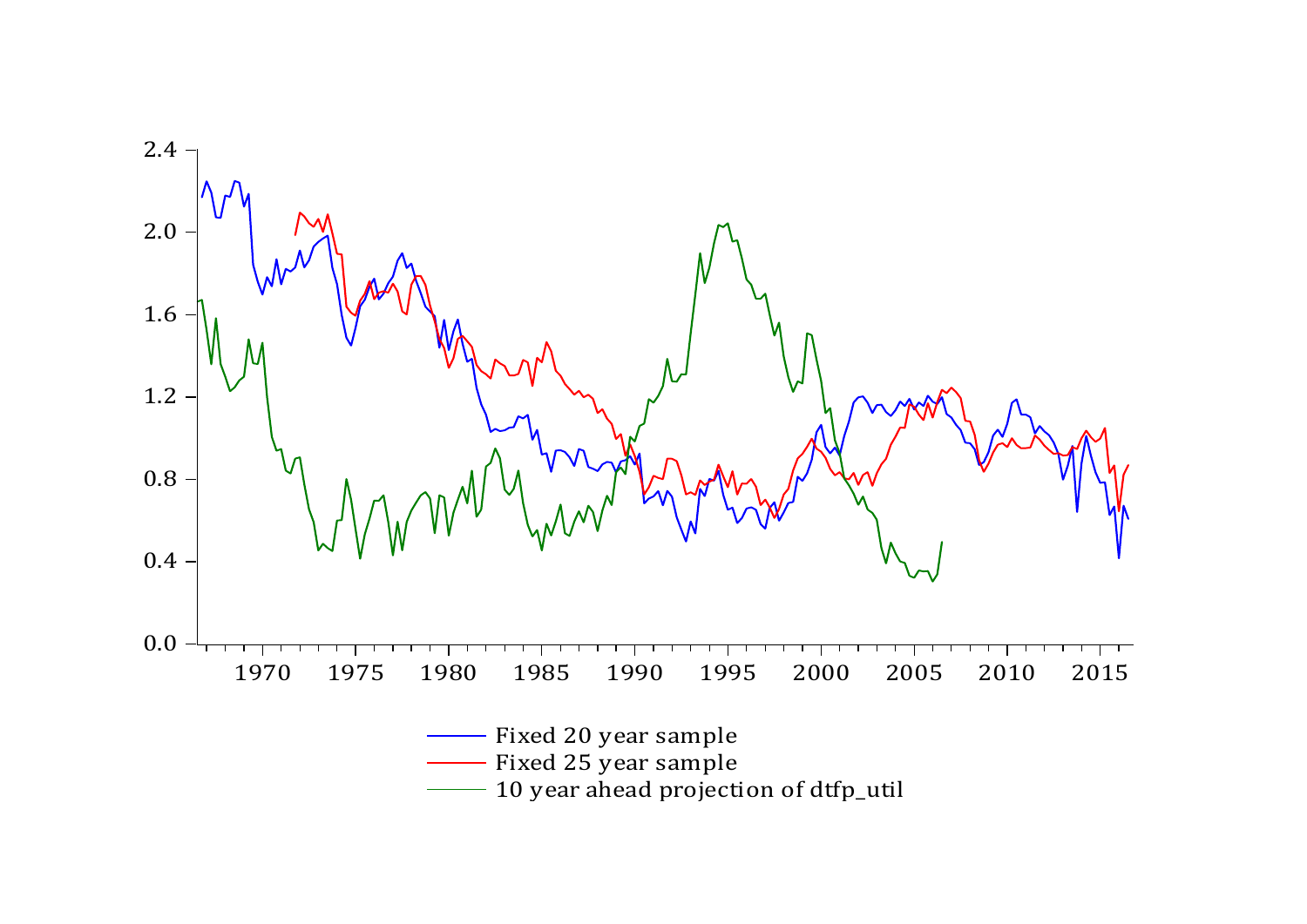## **Some Technology Pundits**

- **47% American employment** has <sup>≥</sup> 0.7 chance of being computerized by 2035; robot prices will fall fast (Frey & Osborne, 2013)
- AI has the potential to raise average labour productivity by 30-35 per cent over the next 20 years (Frontier Economics, 2016)
- Although few jobs will be completely automated, over the next 20 years 35-45% have a chance of substantial automation (Arntz et al., 2016)
- So rapid productivity growth after the usual GPT delay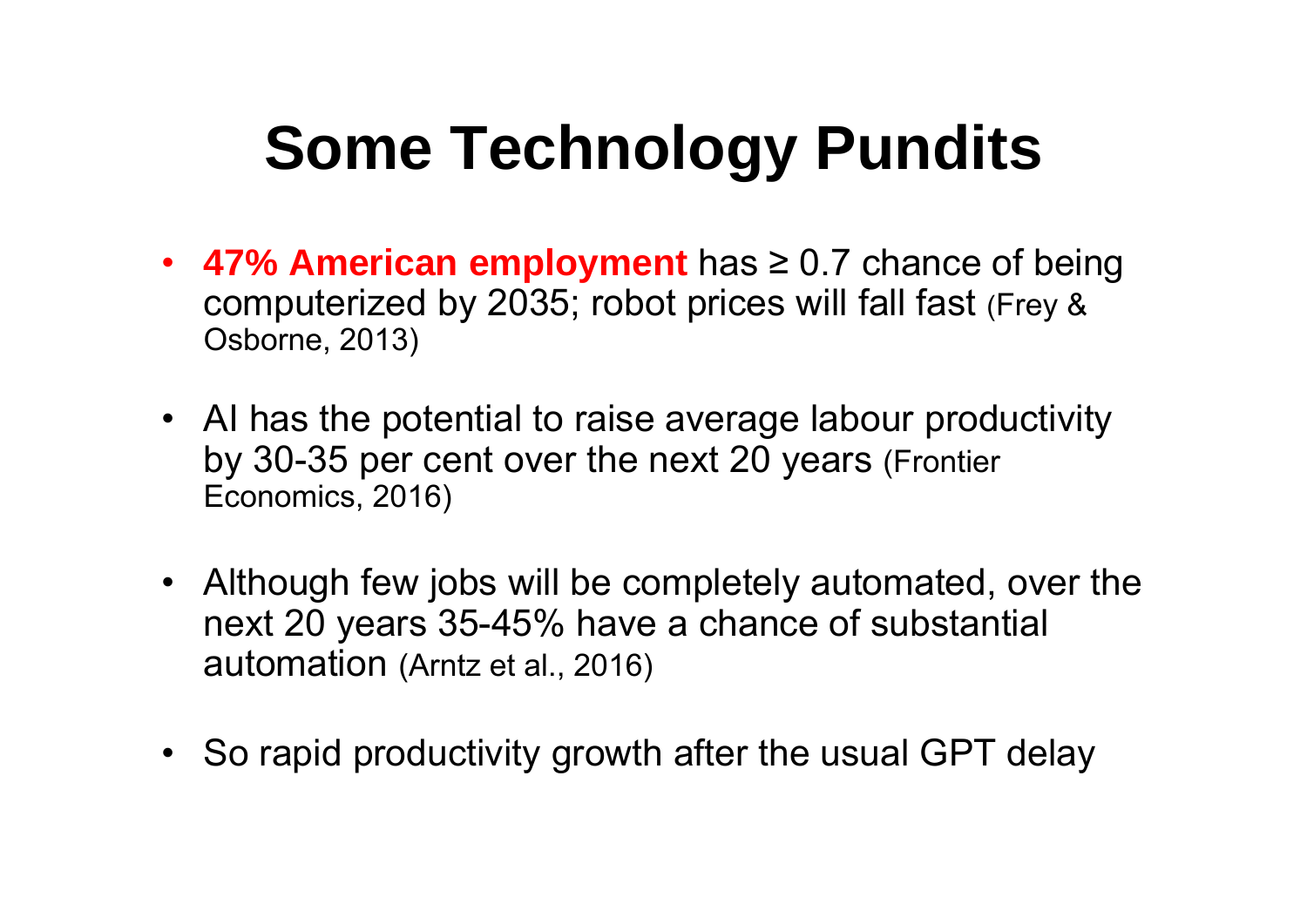# **Is the 'Great Inventions' Story Really True?**

• **Gordon (2016):** U.S. productivity growth in the 20<sup>th</sup> and 21<sup>st</sup> centuries is dominated by the flow and ebb of 'great inventions' whose impact peaked following the 2nd industrial revolution

#### BUT

- These claims are not evidence based and may be misconceived
- **Harberger (1998):** TFP growth is a 'mushrooms' process of many disparate real costs reductions rather than the pervasive impact of GPTs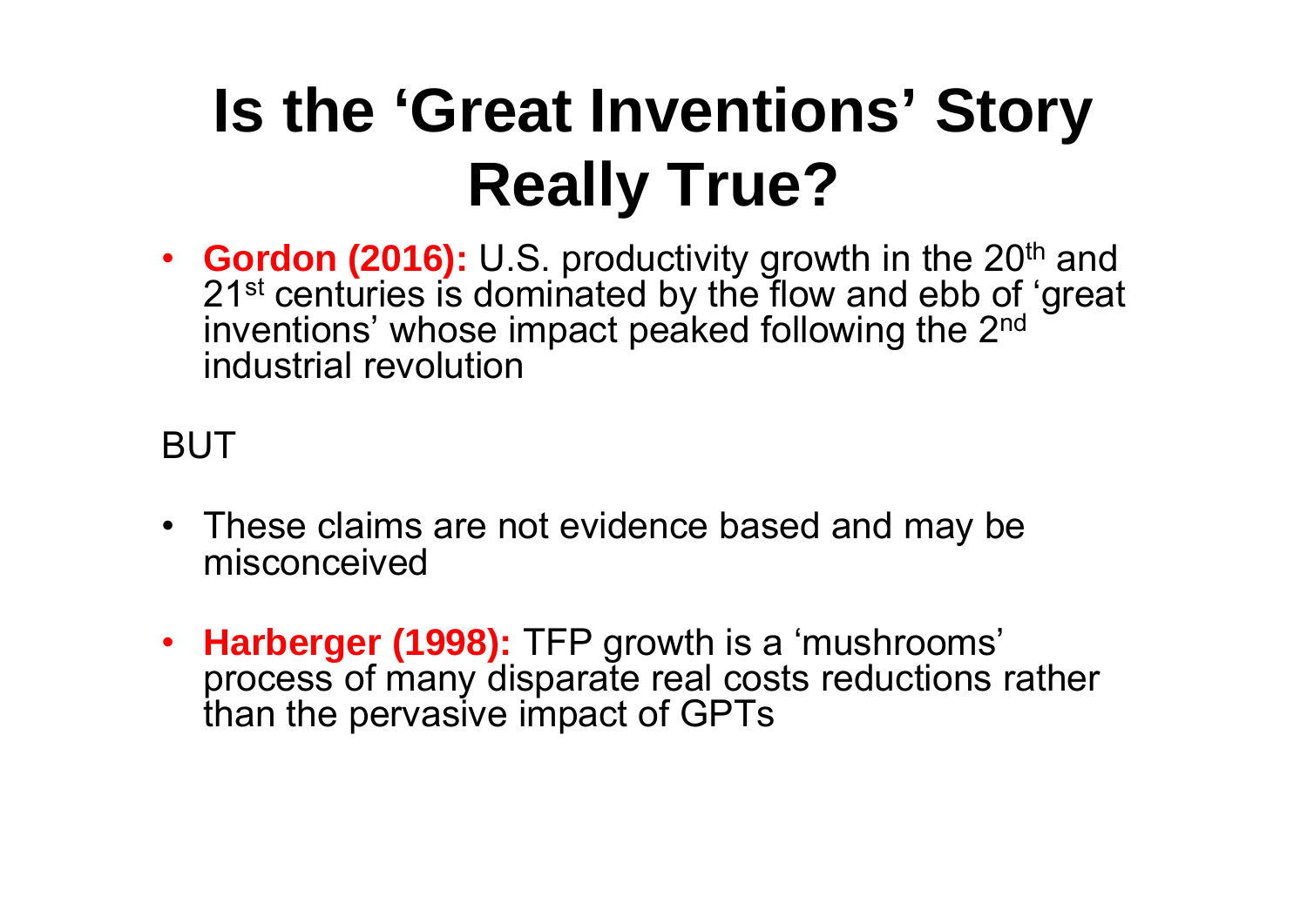### **A View from the 1930s**

- A 'technologically progressive' decade; it is not just the 'great inventions' but **broadly based TFP growth**
- The 'great inventions' only outperform ICT if distribution is included
- It is 'other TFP' that is weak now but was strong then
- Harberger's mushrooms more important than Gordon allows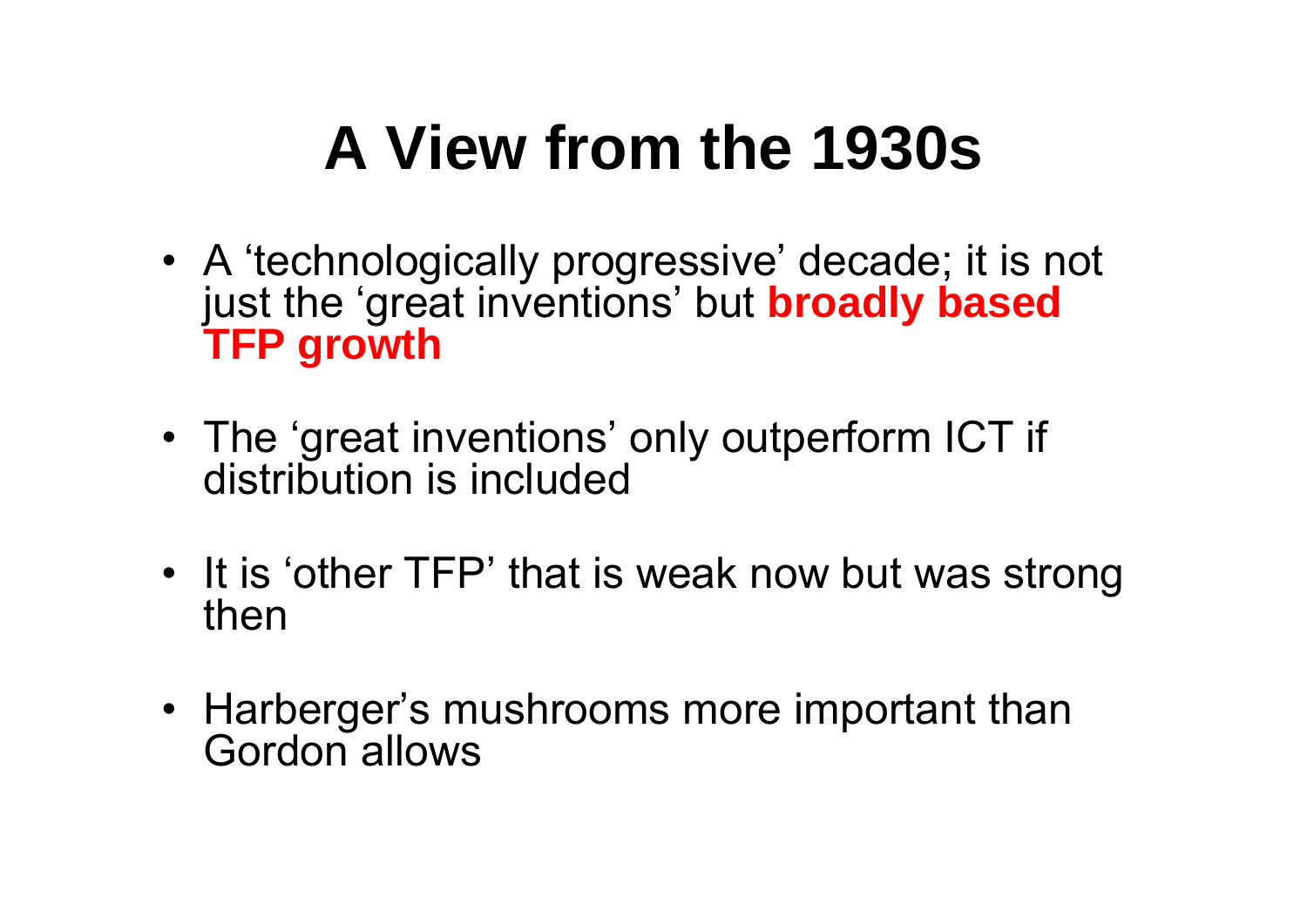### **TFP Growth in the U. S. Private Domestic Economy, 1899‐2007 (% per year)**

| 1899-1909 | 0.93 |
|-----------|------|
| 1909-1919 | 0.64 |
| 1919-1929 | 1.63 |
| 1929-1941 | 1.86 |
| 1948-1960 | 1.98 |
| 1960-1973 | 2.21 |
| 1973-1989 | 0.48 |
| 1989-2000 | 0.97 |
| 2000-2007 | 1.44 |

*Source*: Bakker et al. (2017)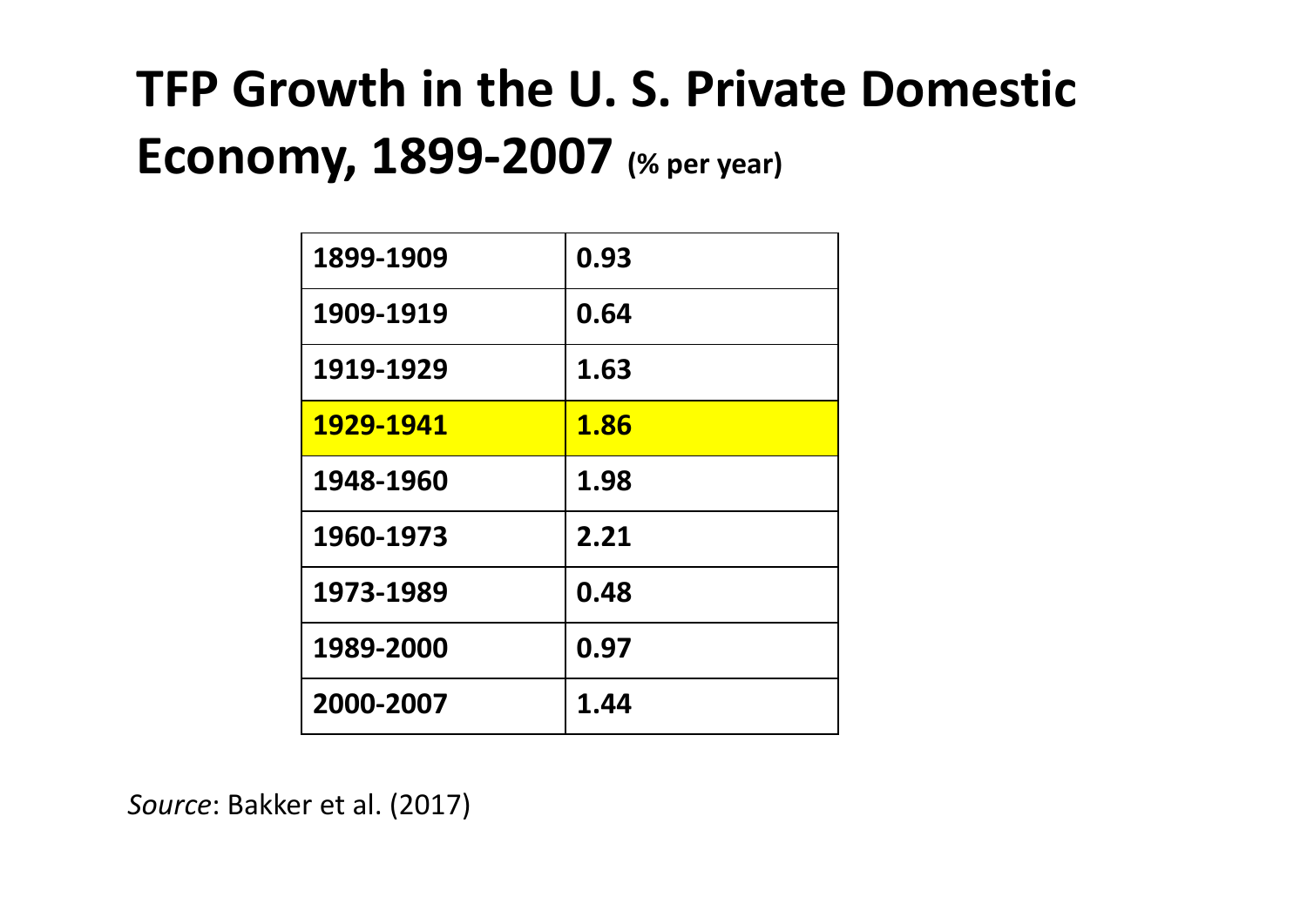### **Contributions to TFP Growth in the U. S.**

#### **Business Sector(% per year)**

|                         | 1929-1941  | 1899-1941  |
|-------------------------|------------|------------|
| <b>TFP Growth</b>       | 1.87       | 1.30       |
| <b>Great Inventions</b> | 0.82(0.33) | 0.51(0.29) |
| <b>Other</b>            | 1.05(1.54) | 0.79(1.01) |

|                   | 1974-1995 | 1995-2004 | 2004-2012 | 1974-2012 |
|-------------------|-----------|-----------|-----------|-----------|
| <b>TFP Growth</b> | 0.50      | 1.61      | 0.34      | 0.73      |
| <b>IT Sectors</b> | 0.36      | 0.72      | 0.28      | 0.43      |
| <b>Other</b>      | 0.14      | 0.89      | 0.06      | 0.30      |

*Note*: 'great inventions' comprise technology clusters around electricity, internal combustion engine, re‐arranging molecules, communications & entertainment. Figures in parentheses re‐classify distribution as other. *Sources*: Bakker et al. (2017); Byrne et al. (2013)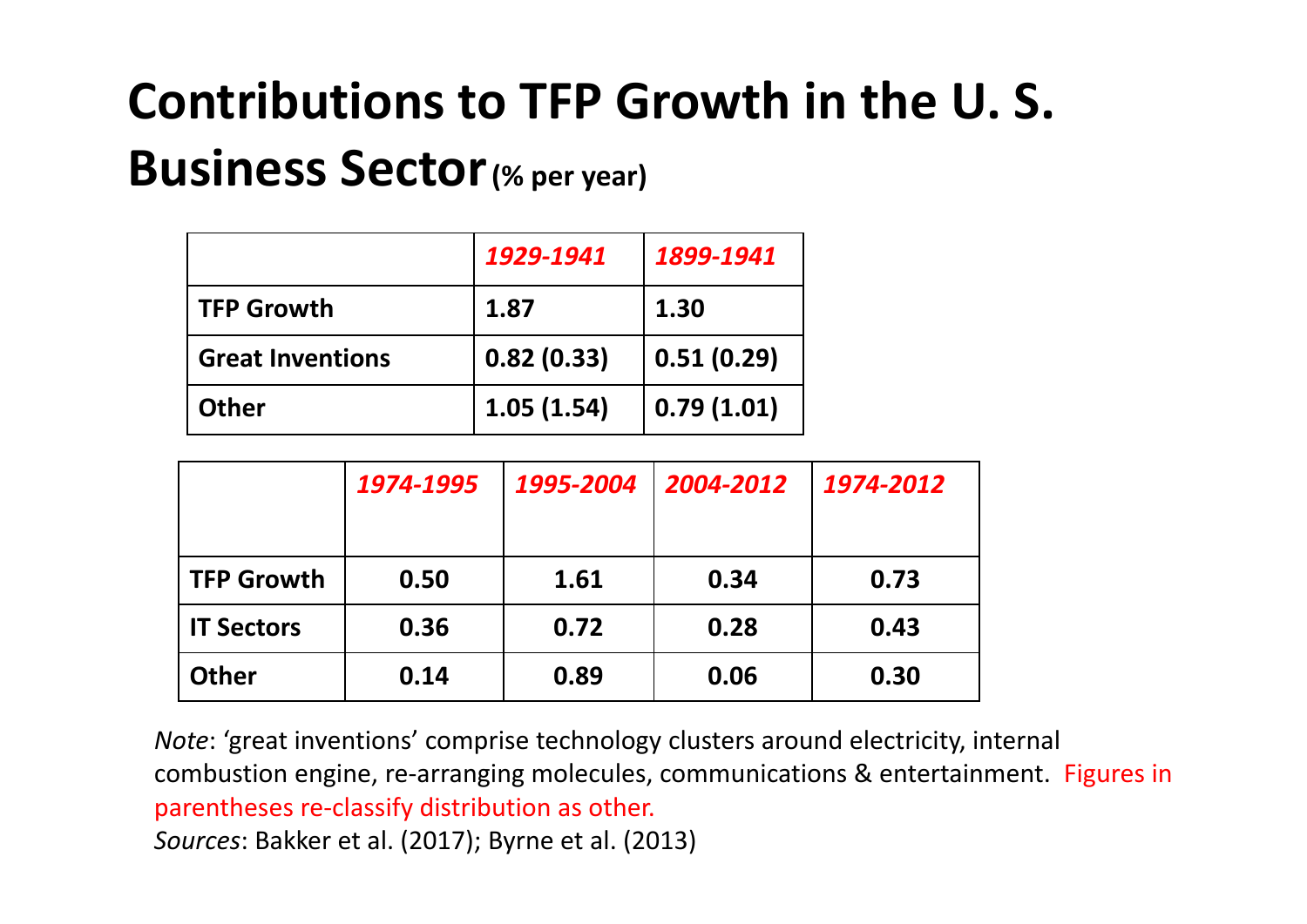### **The New Productivity Paradox: Half-Time Score**

- The **productivity slowdown is real but not necessarily permanent**
- Techno-optimists should not be too dismayed by current estimates of trend productivity growth
- Gordon's 'great-inventions' lens may not be the best guide either to the past or the future
- A worthy successor to the Solow Paradox